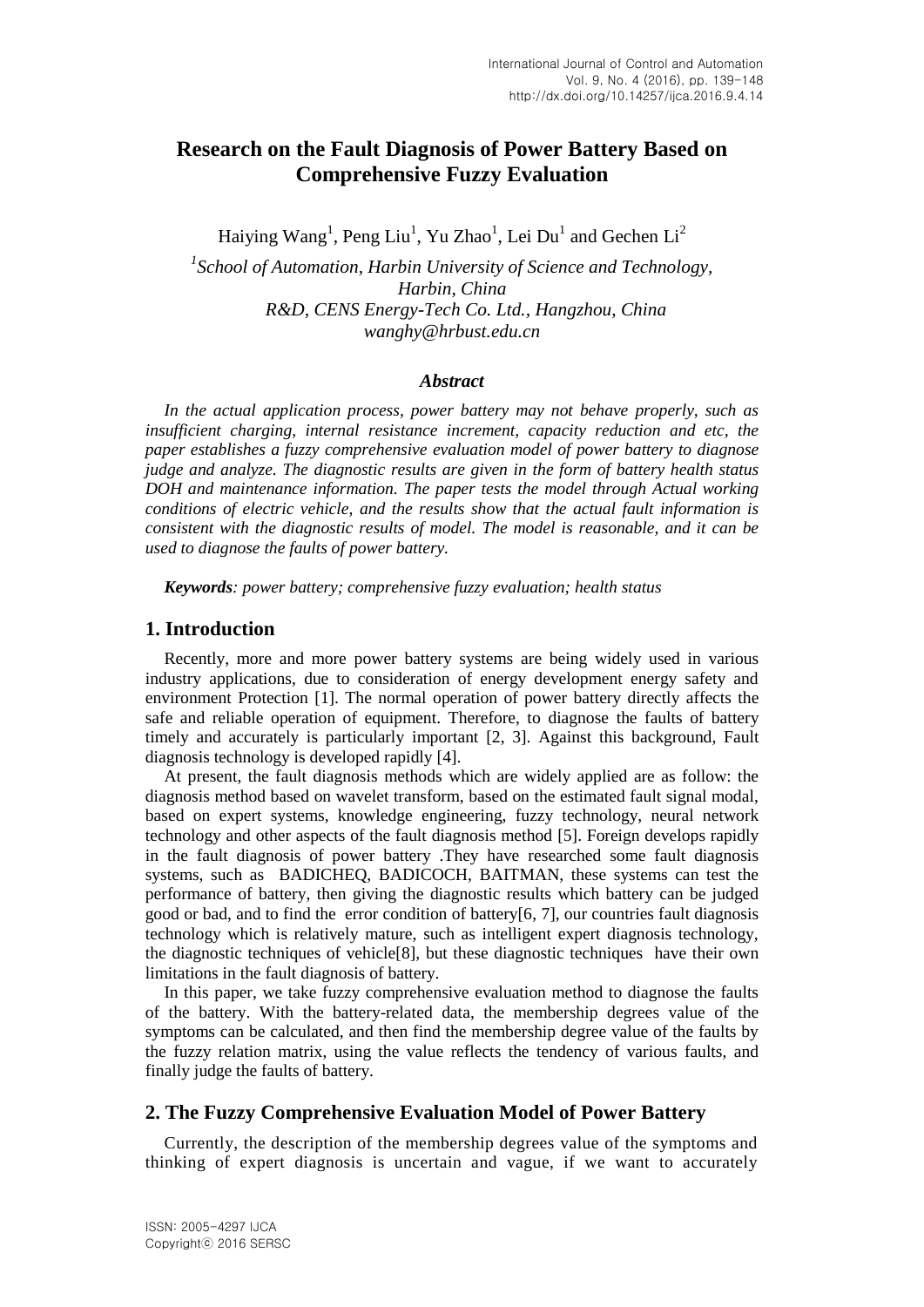describe the relationship between symptoms and faults, it is unrealistic. By fuzzy logic, using inexact reasoning method to establish fault diagnosis model, it can make the fault diagnosis module of power battery simulating expert reasoning thinking better, so as to diagnose the faults of battery accurately.

In this paper, it uses fuzzy comprehensive evaluation model to diagnose the faults of battery. The follow, the theoretical basis of this method is introduced. The battery symptoms is kinds and faults causes is kinds, using vector expresses them.

The fuzzy vector of symptoms is:

$$
X = (x_1, x_2, ..., x_m)
$$
 (1)

The fuzzy vector of faults causes is:

$$
Y = (y_1, y_2, ..., y_n)
$$
 (2)

The relationship between  $Y$  and  $X$  is:

$$
Y = X \circ R \tag{3}
$$

This equation can reflect the fuzzy relationship between fault causes and symptoms. The vector of symptoms can be obtained by calculating the function of membership. " <sup>"</sup> " is fuzzy operator, R is fuzzy relation matrix. Its value can be obtained by the experience of battery experts and knowledge.

$$
R = \begin{bmatrix} r_{11} & r_{12} & \cdots & r_{1n} \\ r_{21} & r_{22} & \cdots & r_{2n} \\ \cdots & \cdots & \ddots & \vdots \\ r_{m1} & r_{m2} & \cdots & r_{mn} \end{bmatrix} = (r_{ij})_{m \times n}
$$
 (4)

Among them,  $0 \le r_{ij} \le 1$ ,  $1 \le i \le m$ ,  $1 \le j \le n$ .

The relationship between the fault symptoms and causes can be described by the fuzzy relation matrix R, start with equation (3).

$$
Y = X \circ R
$$
  
\n
$$
= (x_1, x_2, \cdots x_m) \circ \begin{vmatrix} r_{11} & r_{12} & \cdots & r_{1n} \\ r_{21} & r_{22} & \cdots & r_{2n} \\ \vdots & \vdots & \ddots & \vdots \\ r_{m1} & r_{m2} & \cdots & r_{mn} \end{vmatrix} = (r_{ij})_{m \times n}
$$
 (5)

In order to solve Y, the fuzzy operator " $\circ$ " is rewritten into the following form:

$$
y_{i} = \bigcup_{i=1}^{m} x_{i} r_{ij}, j = 1, 2, L, n \tag{6}
$$

When  $x_i$  ( $i = 1, 2, \dots, m$ ) is normalized, at the same time, 1 1 *m i i x*  $\sum_{i=1} x_i = 1$ , it can be

resulted that 1  $i=1$ 1 *m m*  $i'_{ij} = \sum_i x_i'_{ij}$  $i = 1$  *i*  $x_i r_{ii} = \sum x_i r_i$  $\bigcup_{i=1} x_i r_{ij} = \sum_{i=1} x_i r_{ij} \le 1$  from  $0 \le r_{ij} \le 1$ , and then, fuzzy operator<sup>"</sup> "will change into a form of real numbers together. Model will be converted into a matrix operations. As shown below: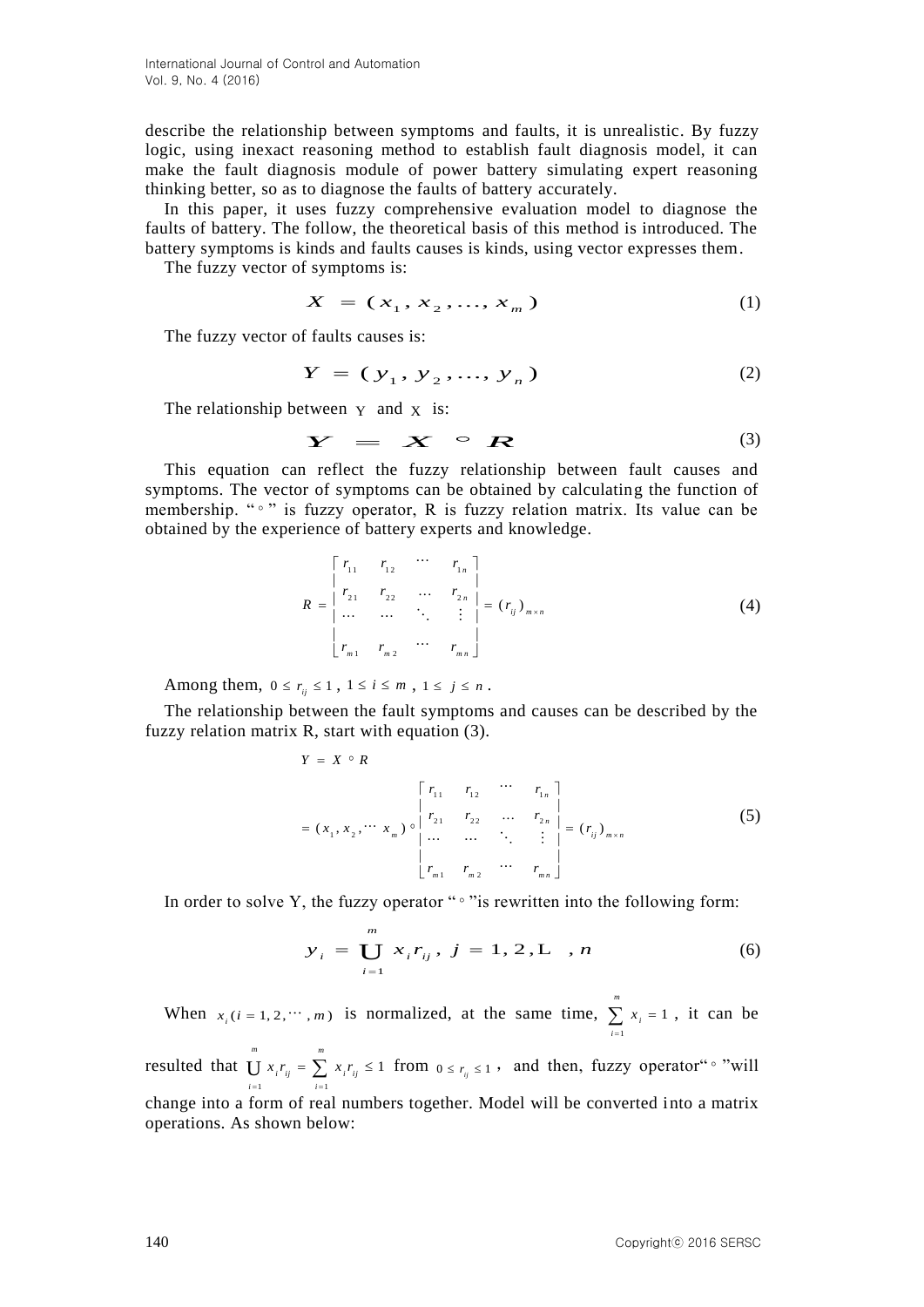$$
y_{j} = \sum_{i=1}^{m} x_{i} r_{ij}, j = 1, 2, L, n
$$
 (7)

While

$$
\sum_{i=1}^{m} x_i = 1 \tag{8}
$$

The fuzzy diagnosis model of battery is based on the above. Fuzzy diagnosis process is shown in Figure 1.



**Figure 1. Fuzzy Diagnosis Progress**

#### **2.1. The Membership Degree of Symptoms is Calculated**

Because of the complexity when the electric vehicle is running, it is difficult to use a specific mathematical model to describe the degree of change by the data of battery. This topic research through a lot of bench tests and vehicle experiments combined with battery expert experience, summed up a set of more practical calculation method, the method in the fault diagnosis is most frequently used and most representative, the specific form is as follows:

1. The first type is  $\frac{B}{A}$ *A* . Symptoms is described as followed when it is charged,

the voltage of cell is high. When it is discharged, the voltage of cell is low. The method is as follows.

$$
e = \frac{x_i - \overline{x}}{\overline{x}}
$$
 (9)

where, *e* is the average value between Individual value and the difference,  $x_i$  is battery is a single voltage value (such as monomer voltage), *x* is the average over all data.

2. The second type is  $\frac{V}{P}$ *A* V V .This kind of symptom type of battery describes the

parameter rate of battery, such as: the voltage of cell grows fast when it is charged, the voltage of cell drops fast when it is discharged, the temperature of cell rises fast when it is discharged *etc*. This type can use the following methods:

$$
e = \frac{\nabla x_i - \nabla \overline{x}}{\nabla \overline{x}}
$$
 (10)

Among them,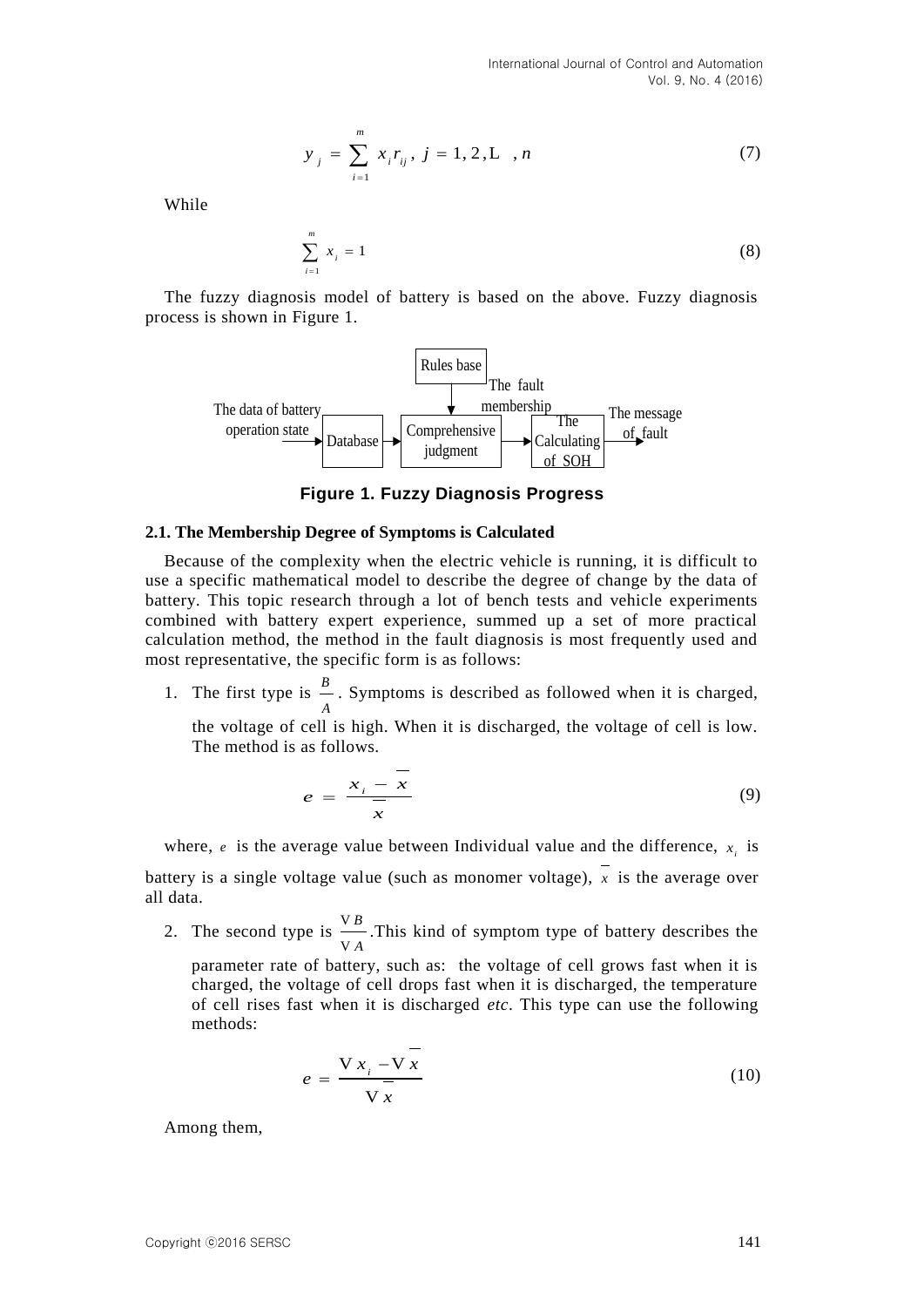$$
V x_i = x_{i2} - x_{i1}
$$
 (11)

$$
V x_i = x_2 - x_1 \tag{12}
$$

 $x_{i1}$  and  $x_{i2}$  are the cell value of the first time and the second time after two consecutive test(such as: the voltage of cell),  $x_1$  and  $x_2$  are the average value of the first time and the second time after two consecutive test, by the above two kinds of methods, the value of *e* can be calculated, then by introducing a reference coefficient, the membership degree of symptoms  $\mu_s$  can be calculated, while:

$$
\mu_s = \begin{cases} \left| \frac{e}{C} \right| & 0 \le \left| \frac{e}{C} \right| < 1\\ 1 & \left| \frac{e}{C} \right| \ge 1 \end{cases} \tag{13}
$$

C is the reference coefficient that is, each symptom corresponds to a coefficient value,  $\mu_s$  is a membership degree of battery symptoms.

Diagnosis model of this study is based on the membership degree of symptoms, that is, the precision of the membership degree value of symptoms will influence the calculation of the membership degree of faults. By above it can see, the reference coefficient affect the value of the membership degree of faults, and its value is obtained through a large number of experiments, based on the predecessors' experience the value of C can be obtained.

#### **2.2. Calculating the Membership Degree of Faults and Fuzzy Relation Matrix**

Fuzzy relation matrix R is the core of fuzzy comprehensive evaluation model. The value of the elements in the matrix has a direct influence on accuracy of diagnosis. So, the value of fuzzy diagnosis matrix must be determined reasonable, scientific, and careful. Fuzzy relation matrix generally is established in two phases:

- (1) To judge and set the initial value by the expert experience.
- (2) To revise the R values of the matrix during the diagnosis, referring the experience.

This paper obtaining the R values of fuzzy diagnosis matrix relies mainly on expert experience. In the following we will describe the method that how to solve the membership degree of faults. There, let a certain fault F relate to n symptoms s,  $\mu_{s_1}, \mu_{s_2}, \ldots, \mu_{s_n}$  are the membership degree of n symptoms in the fuzzy relation matrix the symptoms and the faults is corresponding.  $C_1, C_2,...C_n$  are the corresponding elements. The added sum of  $C_1, C_2,...C_n$  is one. The membership degree of faults  $\mu_F$  can be obtained by the equation 14.

$$
\mu_{F} = C_{1} \mu_{s_{1}} + C_{2} \mu_{s_{2}} + ... + C_{n} \mu_{s_{n}}
$$
\n(14)

When the battery is used, the faults usually occurs with different symptoms, the element value of fuzzy relation matrix R can reflect the size of effect that symptoms n to faults F. Therefore, taking a matrix element value as the weight value of faults, equation 14 is the form of the membership degree of faults, and then it can reflect the actual fault condition of battery.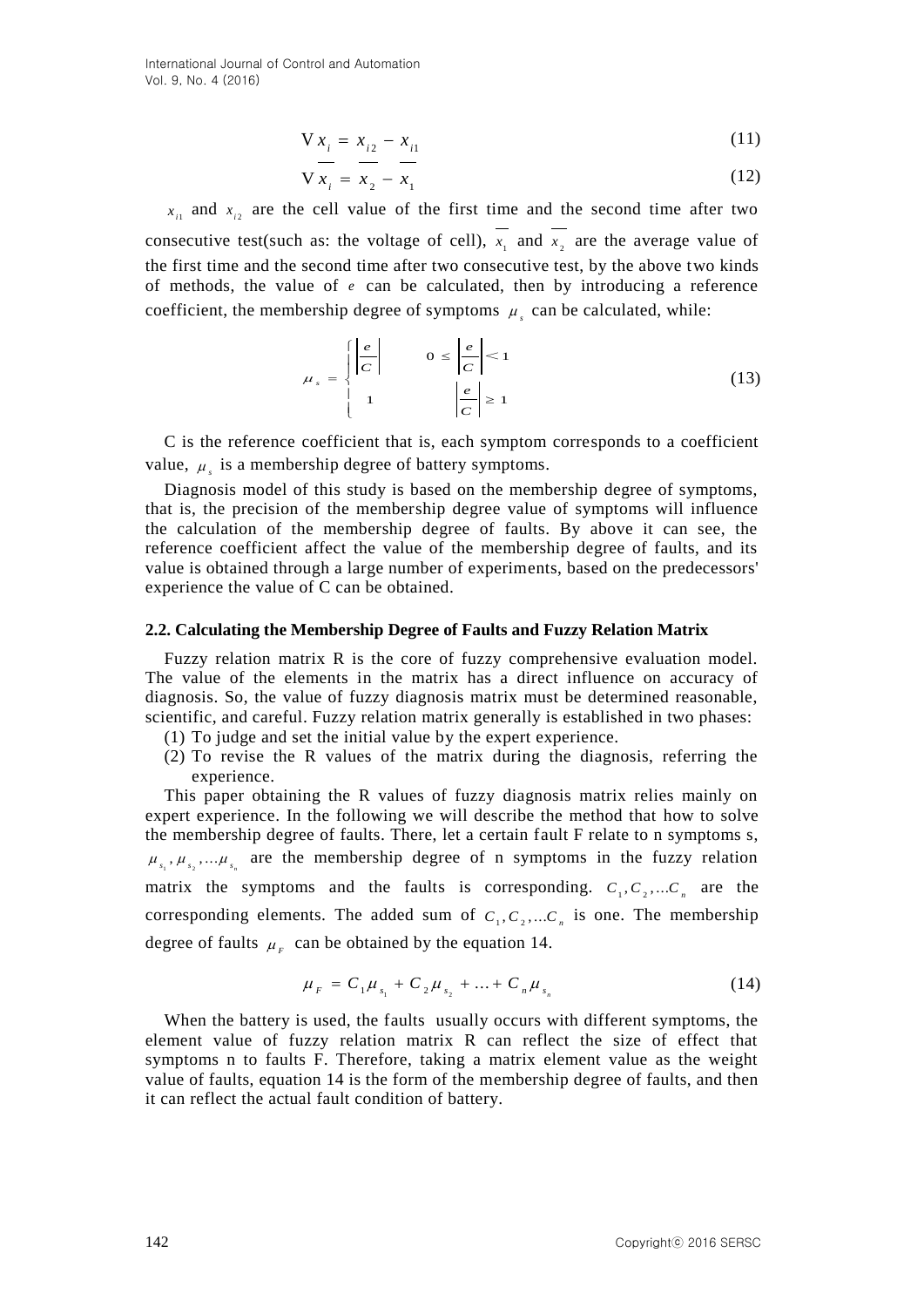### **2.3. DOH and DOF are Determined**

The fuzzy vector  $Y = (y_1, y_2, \dots, y_n)$  can be obtained by  $Y = X \circ R$ , the judgment of battery faults generally follows three kinds of principles:

- (1) The method of maximum membership judgment.
- (2) The method of threshold restriction.
- (3) Closeness method. The method of maximum membership judgment is used in this model.

The symptoms belong to the given domain U. the fuzzy subset of n faults is  $A_1, A_2, \ldots, A_n$ , among them  $\mu_n \in U$ , therefore the fault membership of n fuzzy subset is  $\mu_{A_1}(\mu_o), \mu_{A_2}(\mu_o), ..., \mu_{A_n}(\mu_o)$ , if  $i \in \{1, 2, ..., n\}$  can make the equation (15)

established that.

$$
DOF = \mu_{A_i}(\mu_o) = \max(\mu_{A_1}(\mu_o), \mu_{A_2}(\mu_o), ..., \mu_{A_n}(\mu_o))
$$
(15)

 $\mu_{\circ}$  is subordinated to  $A_i$ , the value of DOF is the max among the membership of fuzzy membership. Then current fault of battery can be determined.

The value of DOF is judged by the method of maximum membership judgment, in this way, the judgment is easy and programming is easy to implement, but when the value of DOF is judged, excluding the relatively small membership that bring actual impact, so this method outlines less information.

In order to classify the battery, when battery is using whose performance is good or bad, the DOH of battery is introduced. When the electric vehicle is running, it will appear with complex conditions, so the voltage and current data of battery will change rapidly, this changing will conduct to the DOF mutation. DOH can reduce the occurrence of mutation. In this model, DOH is divided into ten levels, as shown in Table 1.

| The grade of DOH | The define of classification          |  |  |
|------------------|---------------------------------------|--|--|
| $1 - 3$          | Replace the battery which is in fault |  |  |
| $4-6$            | Maintain the battery                  |  |  |
| 7-10             | The battery is healthy                |  |  |

**Table 1. The Grade Classification of DOH**

DOH can be obtained by the equation 16.

$$
DOH = C_{\frac{1}{2}} \mathfrak{g} (1 - DOF) + C_{\frac{1}{2}} \mathfrak{g} DOH_{\frac{1}{2}} + C_{\frac{1}{3}} \mathfrak{g} DOH_{\frac{1}{2}}
$$
(16)

In the equation 16,  $DOH<sub>1</sub>$  and  $DOH<sub>2</sub>$  are obtained from history database, they are the DOH of last one and last two, then DOH is obtained by the weighted sum of  $DOH<sub>1</sub>$ ,  $DOH<sub>2</sub>$  and  $DOF$ .  $C<sub>1</sub>$ ,  $C<sub>2</sub>$  and  $C<sub>3</sub>$  are the weighting coefficients in the equation. The sum of  $C_1$ ,  $C_2$  and  $C_3$  is one. Based on normalization method and experiment, it set the value of  $C_1$ ,  $C_2$  and  $C_3$ .  $C_1$  is 0.5,  $C_2$  is 0.3, then  $C_3$  is 0.2. Finally, the current value of DOH is stored in the historical database for the next calculation.

### **2.4. Building the Knowledge Base of Fault Diagnosis**

The knowledge base of fault diagnosis is composed by database and rule base. The database is used for storing the diagnostic status data of battery, the rule base is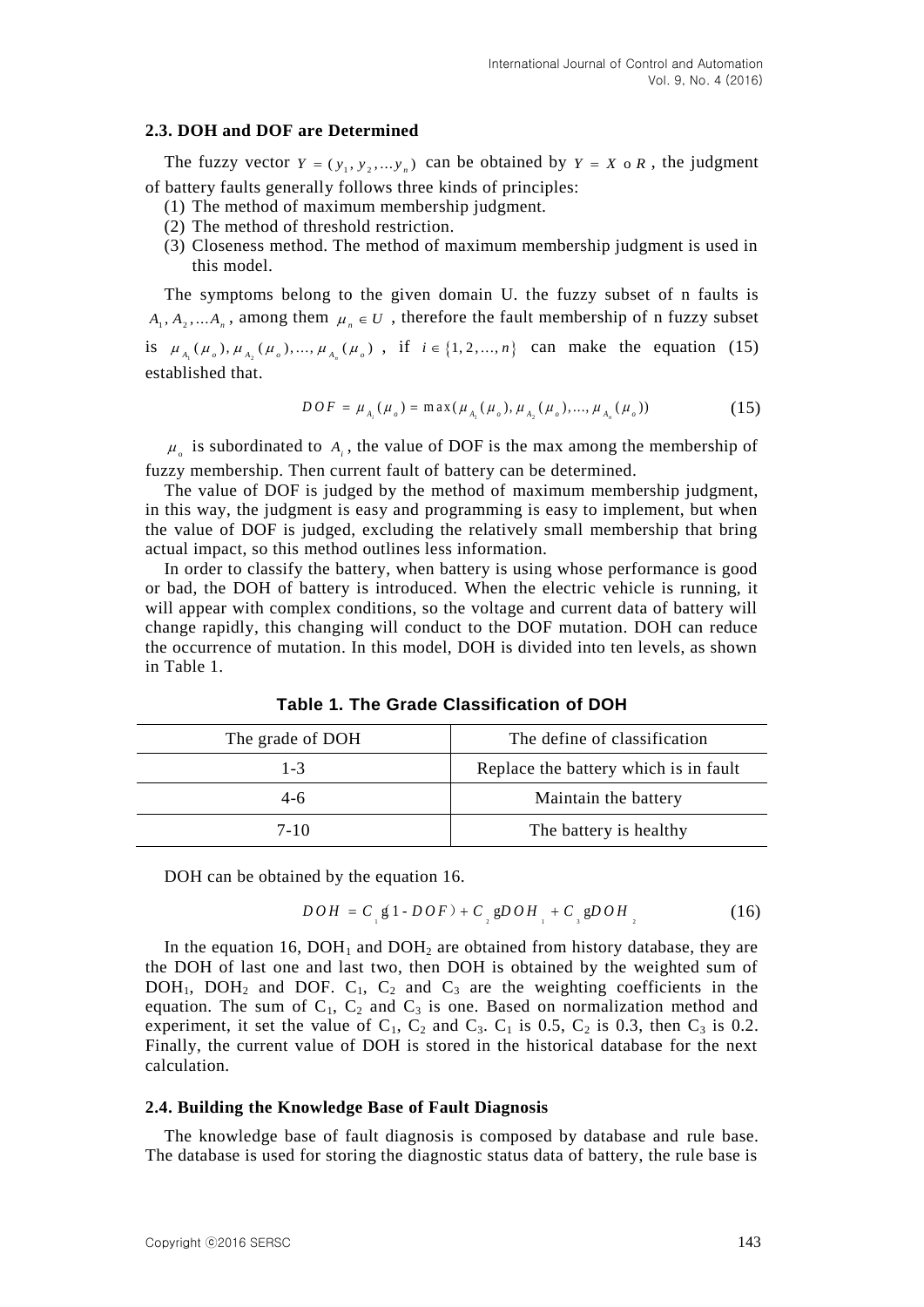used for storing rules that are needed in model.

In the fault diagnosis module, database stores battery's operation status data and history data which are significant. The state data are mainly as follows: the total voltage, total current, soc, cell voltage and temperature and *etc*. In the model, History database is mainly used for saving the fault records when battery is running on the vehicle, it also can save the last two values of DOH. The History database records need to be continuously updated, in this paper, for the dynamic performance data of battery, it take the way to update regularly.

# **3. The Design of Fault Diagnosis Reasoning Module**

The function of reasoning module can deduce the final result. It makes use of the symptoms data which is based on the user, selecting the relevant knowledge from the knowledge base, according to a certain logic reasoning strategy to deduce, finally, it achieves the final result.



**Figure 2. The Flow Chart of Reasoning Module**

This model uses a forward imprecise reasoning method. At first, the reasoning module reads the status data of battery from the database. then, using the function formula of rules base calculates the symptom membership of battery  $\mu<sub>s</sub>$ , by the rule which is  $Y = X \circ R$ , the membership degree of faults can be calculated and obtained, finally, by calculating the DOF and the DOH of battery ,the fault of battery can be showed. The overall chart of reasoning module is showed in Figure 2.

# **3.1. The Instructions of System Verification**

After building the fuzzy comprehensive evaluation model, this paper conducts system verification in order to verify the accuracy of model. The system verification contains two parts, one is bench test, and the other is vehicle test. Before testing, using two cells whose fault type has been determined replaces two healthy cells. The others are healthy in order to keep that the overall performance of battery is good. The specific method is showed in Table 2.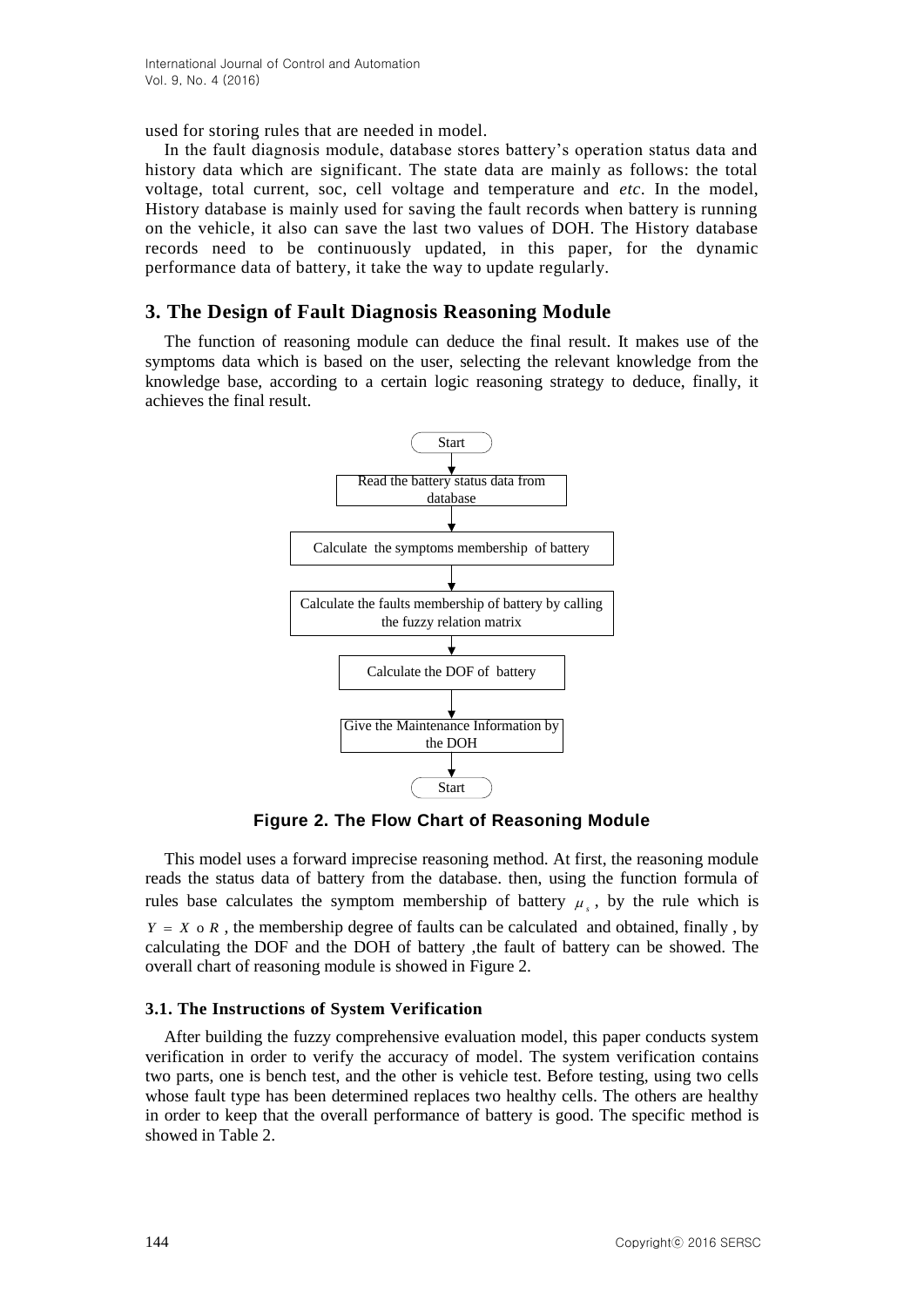| The type of test         | Bench test                                                                                                                                                                                                                                                                                                                           | Vehicle test                                                                                                                                                                                          |  |
|--------------------------|--------------------------------------------------------------------------------------------------------------------------------------------------------------------------------------------------------------------------------------------------------------------------------------------------------------------------------------|-------------------------------------------------------------------------------------------------------------------------------------------------------------------------------------------------------|--|
| The type of battery      | Five single lithium iron phosphate<br>battery                                                                                                                                                                                                                                                                                        | 20 groups lithium iron<br>phosphate battery pack                                                                                                                                                      |  |
| The type of<br>equipment | The ZEEMOO8960 test system<br>which is produced by ZM company                                                                                                                                                                                                                                                                        | hybrid electric bus<br>which is produced by<br><b>CENS</b> Energy-Tech<br>Company                                                                                                                     |  |
| The test method          | Under normal temperature, the<br>battery is discharged in the constant<br>current which is $0.3C$ , $0.5C$ ,<br>1C, after laying aside some time, all<br>the battery is charged in the constant<br>current which is 0.5C. At the end of<br>charging, the fault diagnosis<br>message is obtained, the message is<br>the final result. | At first, the battery is<br>charged, then the<br>Vehicle test is<br>conducted, until all the<br>power is depleted, the<br>fault diagnosis message<br>is obtained, the message<br>is the final result. |  |

### **Table 2. The Test Description**

The program of test is as follow: at first, using two fault batteries which are marked with NO.1 and NO.2 battery replace the NO.2 and NO.4 battery among the five healthy battery. Then by the bench test, the battery fault can be obtained. Comparing the diagnostic result of model with the result of bench test, it can verify if the result is consisted or not.

Generally, battery pack consist of eight layer single battery which are in series, the performance of battery is good or bad depending on the performance of the worst single battery. In the vehicle test, the two fault battery whose fault type has been ensured are put into two battery pack, the other battery pack are healthy. Then conducting the vehicle test, the diagnostic fault of model will be verified.

### **3.2. The Curve of Test and the Analysis of Diagnostic Result**

The general fault analysis for No.1 battery can be obtained that battery capacity reduction, charging insufficiency and over-increment in internal resistance may occur resulting in faults above. Apart from the facts that the charging voltage may be lower than the average value when battery charging is insufficient and that the voltage may exceed the average value during charging section and lower than the average value in discharging section when the internal resistance is over-increased. The general fault for No.1 battery can be focused on capacity reduction from the symptom described in the figures with rapid voltage reduction in discharging section and rapid voltage increment in charging section.

Figure 3 and 4 has described the charging and discharging curve under different rates respectively. It can be deduced from the figures that the voltage variation rate of fault batteries has fairly kept consistent with that of normal batteries and the voltage reduction of No.1 battery has exceeded that of average voltage under different discharging rates in general with lower voltage as well. In addition, the variation rate of voltage of the fault battery has also exceeded that of the average voltage with higher voltage.

During the process of charging and discharging, the total voltage of NO.2 single battery is lower than the average voltage. From the figure of 0.5C rate constant current discharge, it can be seen that the voltage rate drop significantly faster than the average at this stage, after analyzing, the cause of fault may be due to battery capacity.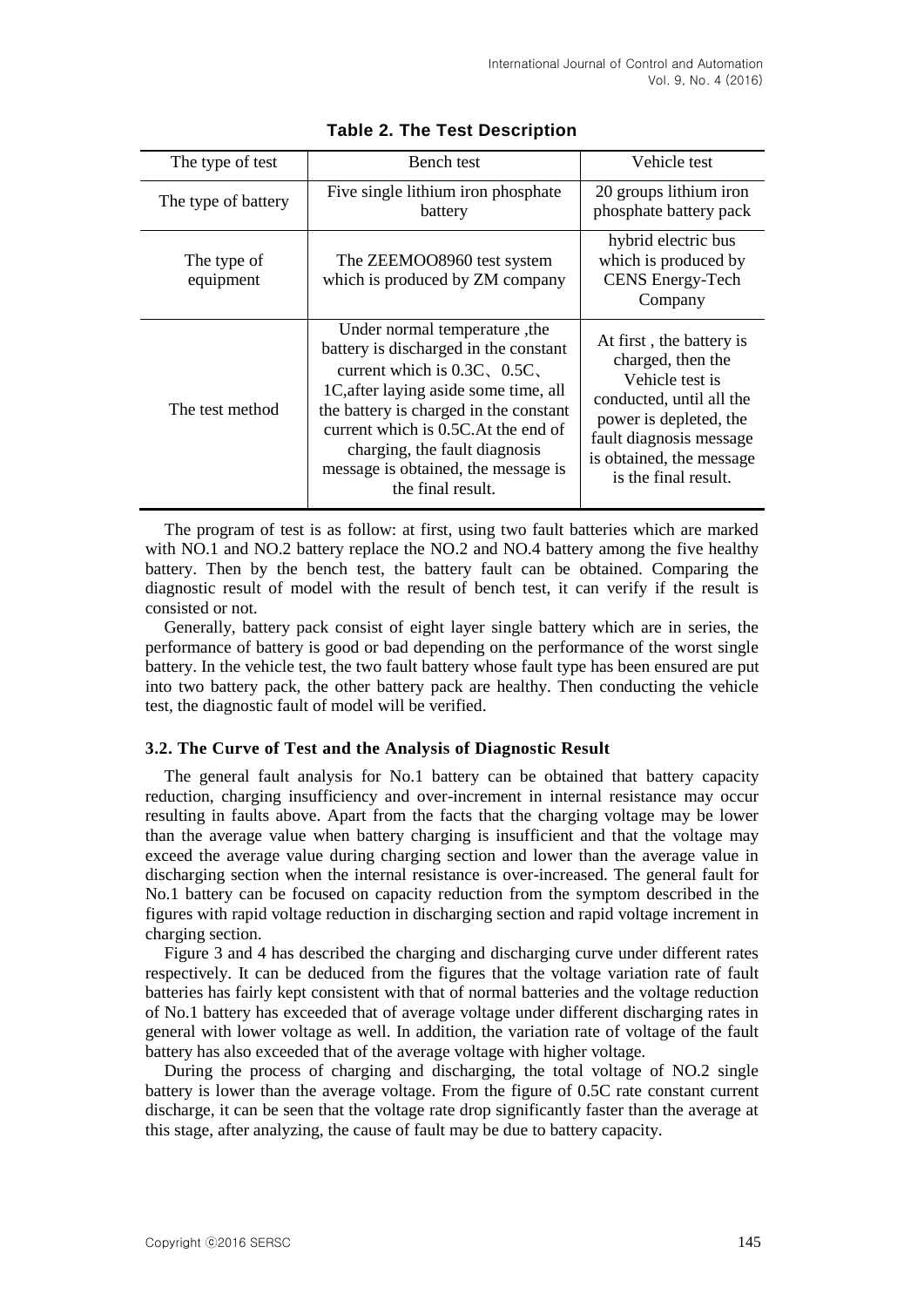

**Figure 3. The Curve of 0.5C Constant Current Discharging and 0.5C Constant Current Charging**



**Figure 4. The Curve of 1C Constant Current Discharging and 0.5C Constant Current Charging**

At the stage of 0.5C rate constant current charging, the voltage curve of NO.2 single battery shows that its monomer value is low and rises faster. By experience, if the curve shows that the charging voltage is high, it may be caused by capacity small or internal resistance larger. If the self-discharge rate of battery is high, it usually leads to that the charging voltage changes slowly and the static voltage drop faster .Therefore, by the empirical analysis, it determines that the fault of NO.2 battery is insufficient charging.

After all test finishing, the diagnostic results are given by the program of fault diagnosis. It can be seen in the Table 3. The result of battery diagnosis is consistent with the real situation.

| Code<br>Type of fault          | 2<br>battery one | battery two                 |
|--------------------------------|------------------|-----------------------------|
| capacity reduction             | 0.78             | 0.51                        |
| battery damage                 | 0.13             | 0.17                        |
| insufficient charging          | 0.34             | 0.86                        |
| the self-discharging increment | 0.23             | 0.36                        |
| internal resistance increment  | 0.61             | 0.41                        |
| The grade of DOH               | 3                | $\mathcal{D}_{\mathcal{L}}$ |

**Table 3. The Diagnosis Results of Bench Test**